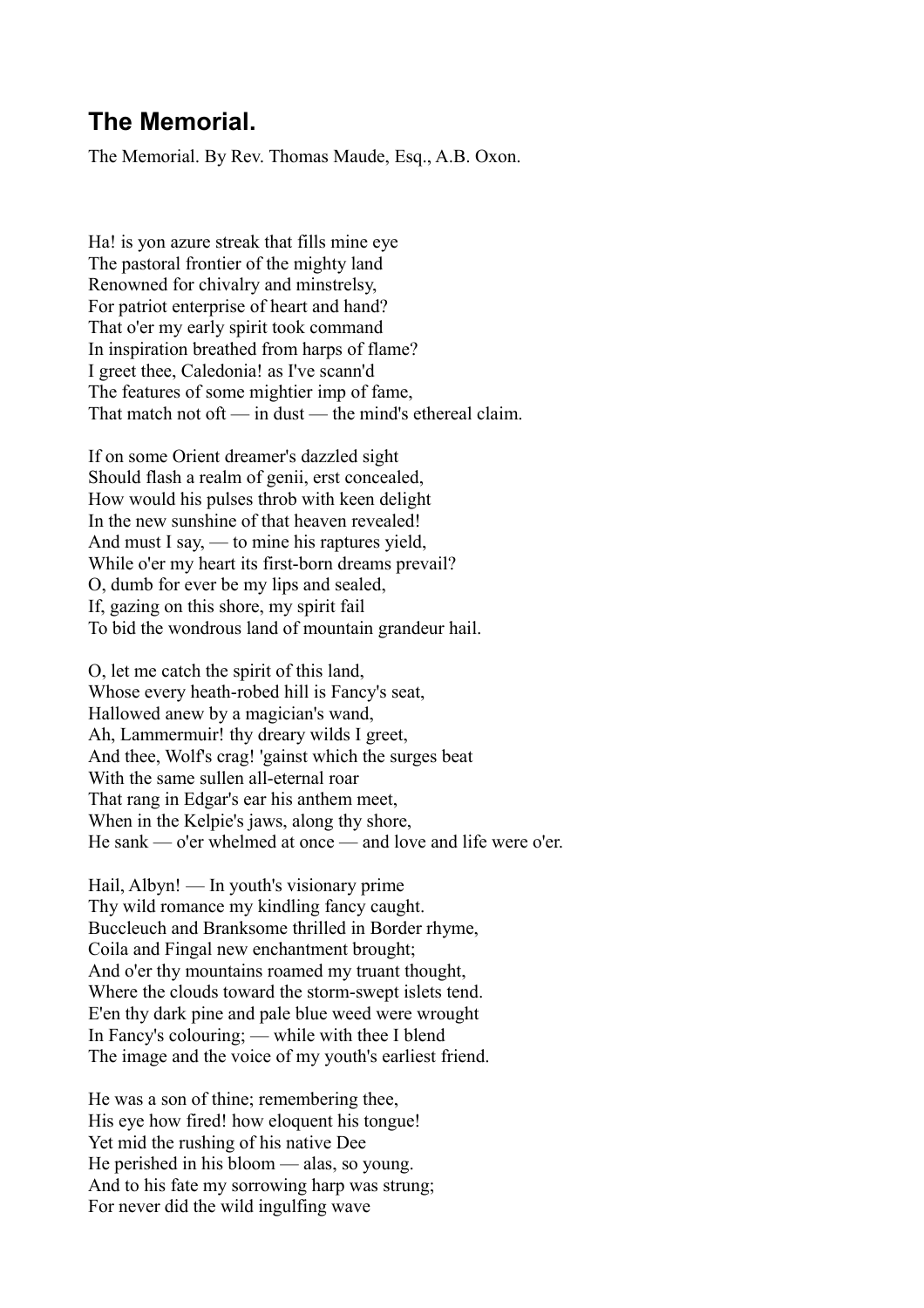Snatch from incautious Youth's promiscuous throng A nobler heart — enlightened, generous, brave! Swept, with how many hopes, to that insatiate grave.

When 'twixt our souls this high communion grew, Our school-boy steps traced the slow-winding Wear; The unclouded dawn of joyous life was new. And verdant all — that now to me is sere. Woman was then a mystery — yet how dear! A mine of glowing wonders unexplored; And things, whose hues in each succeeding year Have worn more dim and dead, were then adored With that first love which scathes the spirit from which 'tis poured.

But he — whose fate I wept with selfish grief— The hues of life were never blank to him. No tint of red was on his spring-like leaf, On his unwrinkled brow no shadow dim. Life's cup he took, and from the sparkling brim Drew the brief draught allotted to his fate; Then (his existence broken as a dream) Entered, unbent, on his immortal state, Ere yet of lagging years he had endured the weight.

Peace to his gentle shade! Together we, 'Venturous, essayed to wake the magic string, And, led by Hellas' star of poesy, To trace Castalia to its sacred spring. Then flashed the thought of high imagining; And o'er my heart and brain was breathed a fire, That is not now all smothered while I fling My hand o'er the yet unforsaken lyre— The enchanted hope that fans the fever of desire.

When, as the sun's last rays were falling sweet On earth, air, water, I beheld the spot Where Shakspeare rose; where Shakspeare's boyish feet Oft wandered careless; how, regarding not Nature for her own beauty, I forgot All, all around — save Shakspeare! Shakspeare's muse Hallowed each willow and sequestered grot, And thee, poetic Avon; while the dews Of sombre evening fell on church and church-yard yews.

For thy stretch'd wing o'ershades the circling space Immortal Fame! and o'er the wizard's tomb Thy trumpet's echo liveth: light and grace Are shed by thee o'er that sepulchral gloom; By thee are tinged the flow'rets wild that bloom O'er the green banks which Avon loves to kiss; Thine is the halo! and the earth's perfume, But from thy magic influences, is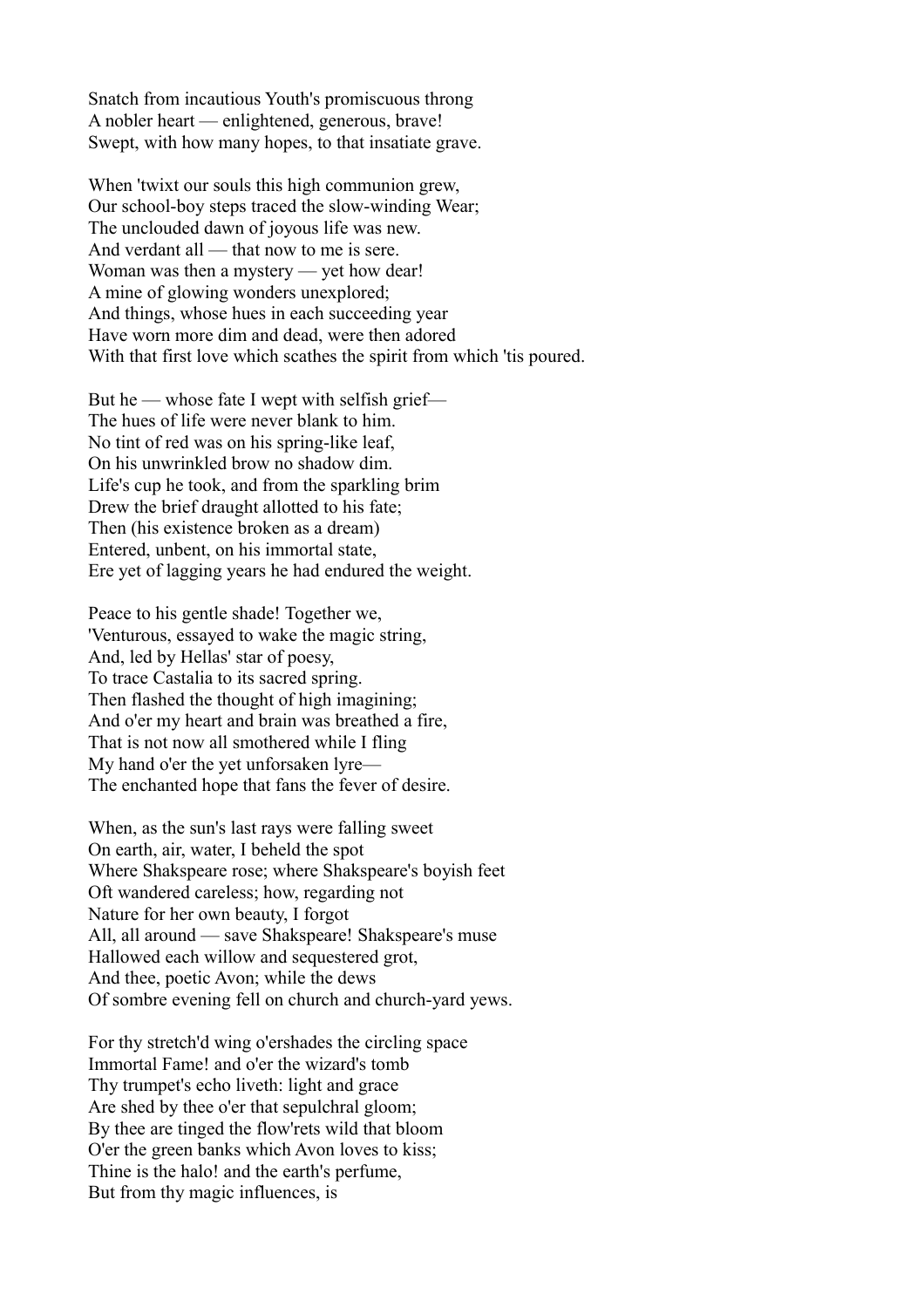As 'twere to SHAKSPEARE'S name the scent of sacrifice.

E'en thus, where PENSHURST'S gray and castled pile Wins the rapt eye, to the romantic mind Some genius o'er time's ravage seems to smile, Mellowing the rays that ages cannot blind! And chivalry and beauty, fair entwin'd, Invest each holy tower and haunted glade With graces that no home more meet can find Than where still lingers SIDNEY'S noble shade, And Sacharissa's charms the sylvan depths pervade.

So where, sweet Eske! thy fairy-haunted stream Guides the step, lingering, through that magic maze, The depth of dell — than which enchanted dream Ne'er fashioned lovelier in romantic lays— What spells abide? — the light of other days, When DRUMMOND'S bower received th' immortal guest; And more — the Border wizard's minstrel praise, Sweet are thy paths; — while to the vision'd breast Lost Rosabelle returns, or Albert's sackcloth vest.

These are the "hues unborrowed of the sun," That charmed erewhile the melancholy GRAY; These are the lights that (o'er creation thrown By puissant spirits encumbered least with clay) Outlive destruction, and outshine the day! These are the sparks of quenchless beam, that late Beguiled the mighty Pilgrim's pensive way,— Gilding each clime, where Minds o'ermatching Fate Have risen — to pierce the gloom, that clouds our dim estate.

Such the attaching splendors that endear Thy stream, Ilyssus! to our proud regard: And, all! what trophies could the Caesars rear Matching the laurels of their Mantuan bard? Or his — who in his Sabine villa shared The Muse's favor? and in lyric song (Of Sapphic mood, or of Alcaic) rear'd His own perennial monument — among The wrecks of pride unscathed — defying mortal wrong.

And in the gloom of Monkish darkness rose, After long years, some spirits of mighty tone, That, soaring o'er Italia's deadly woes, Heirs of the lyre, made all its fame their own! But nobly these with rays unborrowed shone; Disdaining servile homage, they became Creators of new spells, and stood alone, Darting to distant climes the wizard flame,— Yielding their country's waste a second age of fame.